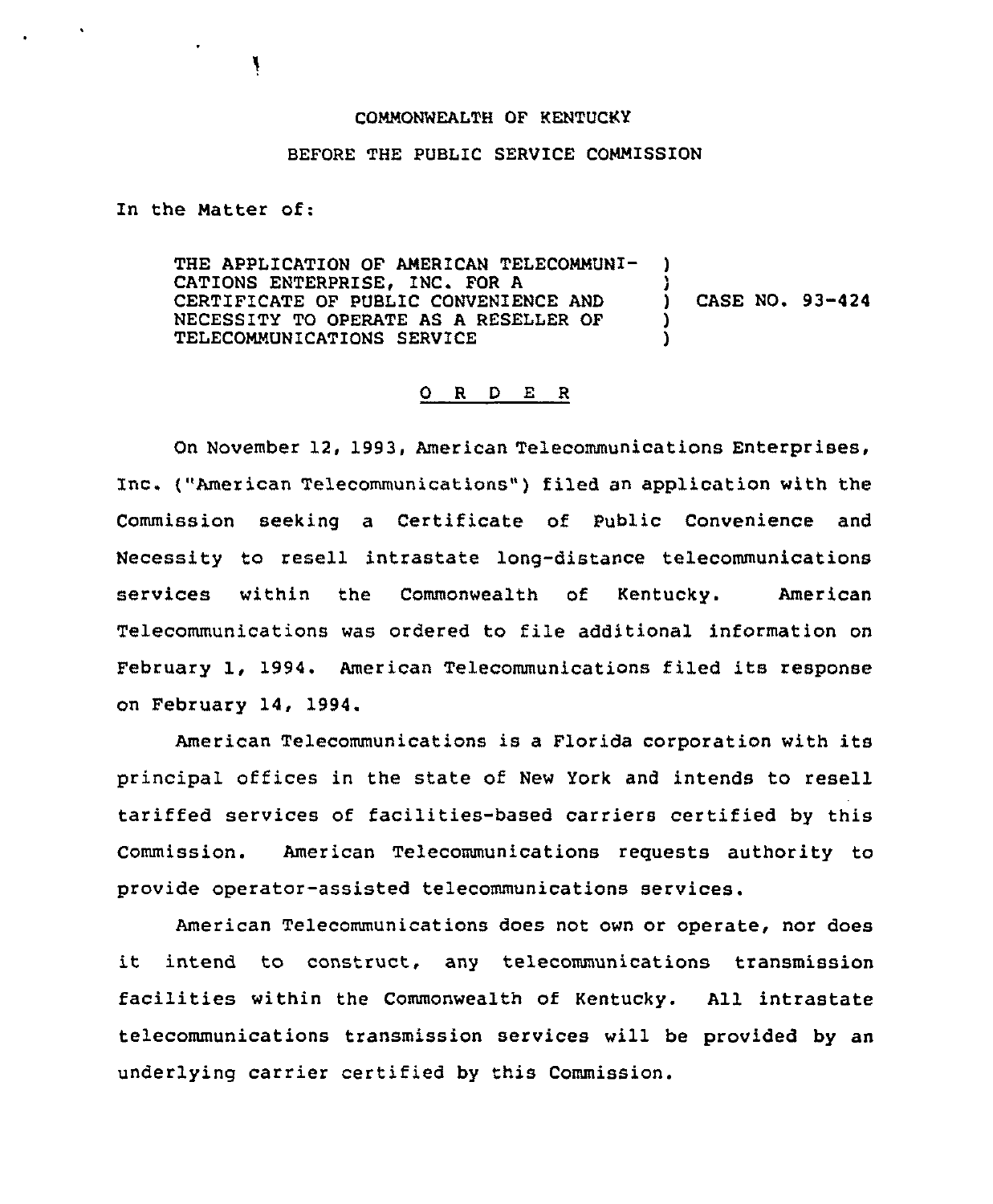American Telecommunications filed its proposed tariff on November 12, 1993. In response to the Commission's request for additional information, American Telecommunications filed revised tariff sheets on February 14, 1994. The Commission finds that American Telecommunications has revised its tariff to comply with the restrictions, guidelines, and conditions of service established for the provision of operator-assisted services in Administrative Case No. 330,<sup>1</sup> which are attached hereto and incorporated herein as Appendix A. However, American Telecommunications should provide revised tariff sheets for the following:

 $\mathbf{v}$ 

1. Refer to Original Sheets 9-12, Section 2.3, Service Rates. Specific service rates and charges must be listed in American Telecommunications' tariff. Reference to another carrier's tariff is not sufficient.

2. Refer to Original Sheet 13, Section 3.2, Use of Service. Delete the reference to "room charge" as an operator assisted service. American Telecommunications' tariff does not contain rates for such a charge.

The application provided by American Telecommunications demonstrates its financial, managerial, and technical capability to provide utility service. The Commission finds that American Telecommunications should be authorized to resell intrastate longdistance telecommunications services within the Commonwealth of Kentucky. The Commission further finds that the rates proposed by

 $\mathbf{1}$ Administrative Case No. 330, Policy and Procedures in the Provision of Operator-Assisted Telecommunications Services, Orders Dated March 27 and May 3, 1991.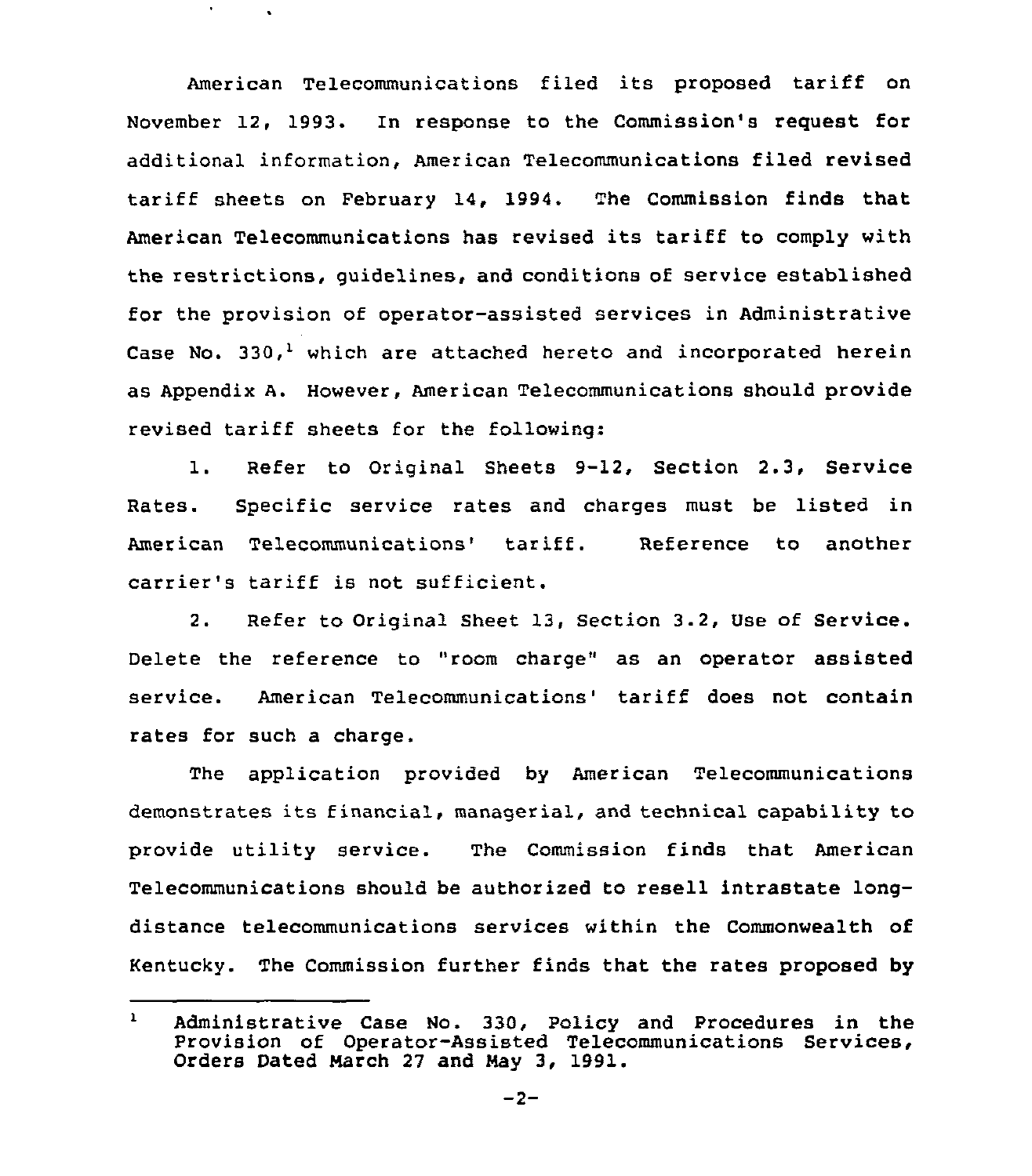American Telecommunications, with the modifications set forth in this Order, should be approved as the fair, just, and reasonable rates to be charged. The Commission, having considered the evidence of record and being otherwise sufficiently advised, HEREBY ORDERS that:

l. American Telecommunications be and it hereby is granted authority to resell intrastate long-distance telecommunications services within the Commonwealth of Kentucky on and after the date of this Order.

2. American Telecommunications be and it hereby is granted authority to provide intrastate operator-assisted services on and after the date of this Order.

3. American Telecommunications' authority to provide service is strictly limited to those services described in this Order and American Telecommunications' application, and the conditions described in this Order and its Appendix A.

4. IntraLATA services shall be provided in accordance with the restrictions and conditions of service contained in Administrative Case No. 323.<sup>2</sup>

5. The rates proposed by American Telecommunications on November 12, 1993, as revised on February 14, 1994, with the modifications contained herein are hereby approved.

 $\overline{2}$ Administrative Case No. 323, An Inguiry Into IntraLATA Toll Competition, An Appropriate Compensation Scheme for Completion of IntraLATA Calls by Interexchange Carriers, and WATS Jurisdictionality, Phase I, Order Dated Nay 6, 1991.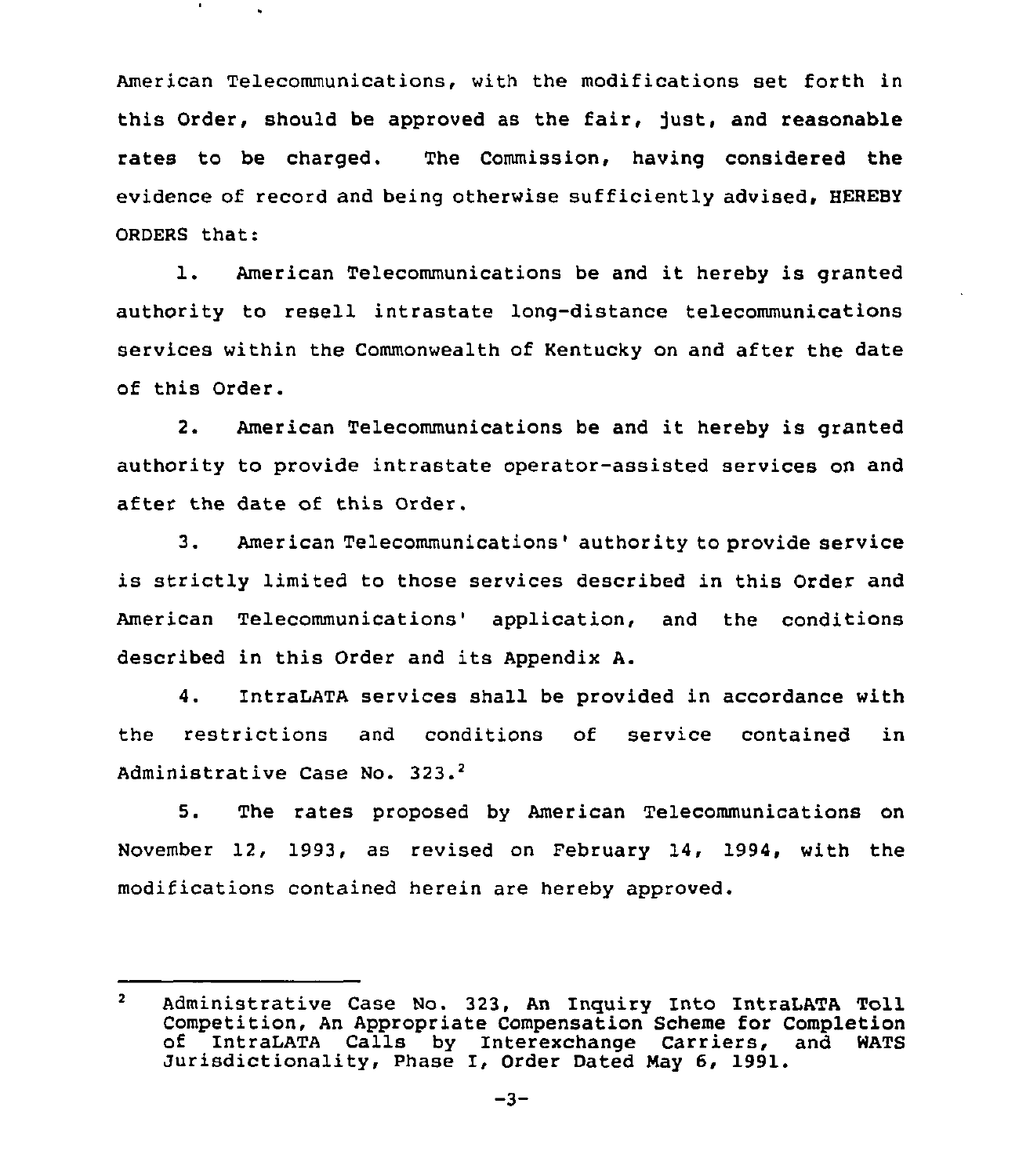6. Within <sup>30</sup> days from the date of this Order, American Telecommunications shall file, pursuant to <sup>807</sup> KAR 5:011, its November 12, 1993 tariff sheets, as revised on February 14, 1994, containing the modifications set forth in this Order and which conform to the restrictions and conditions of service contained herein.

Done at Frankfort, Kentucky, this 7th day of April, 1994.

PUBLIC SERVICE COMNISSION

1 Vice Chairma

Commi

/

ATTEST:

 $\epsilon$ 

Executive Director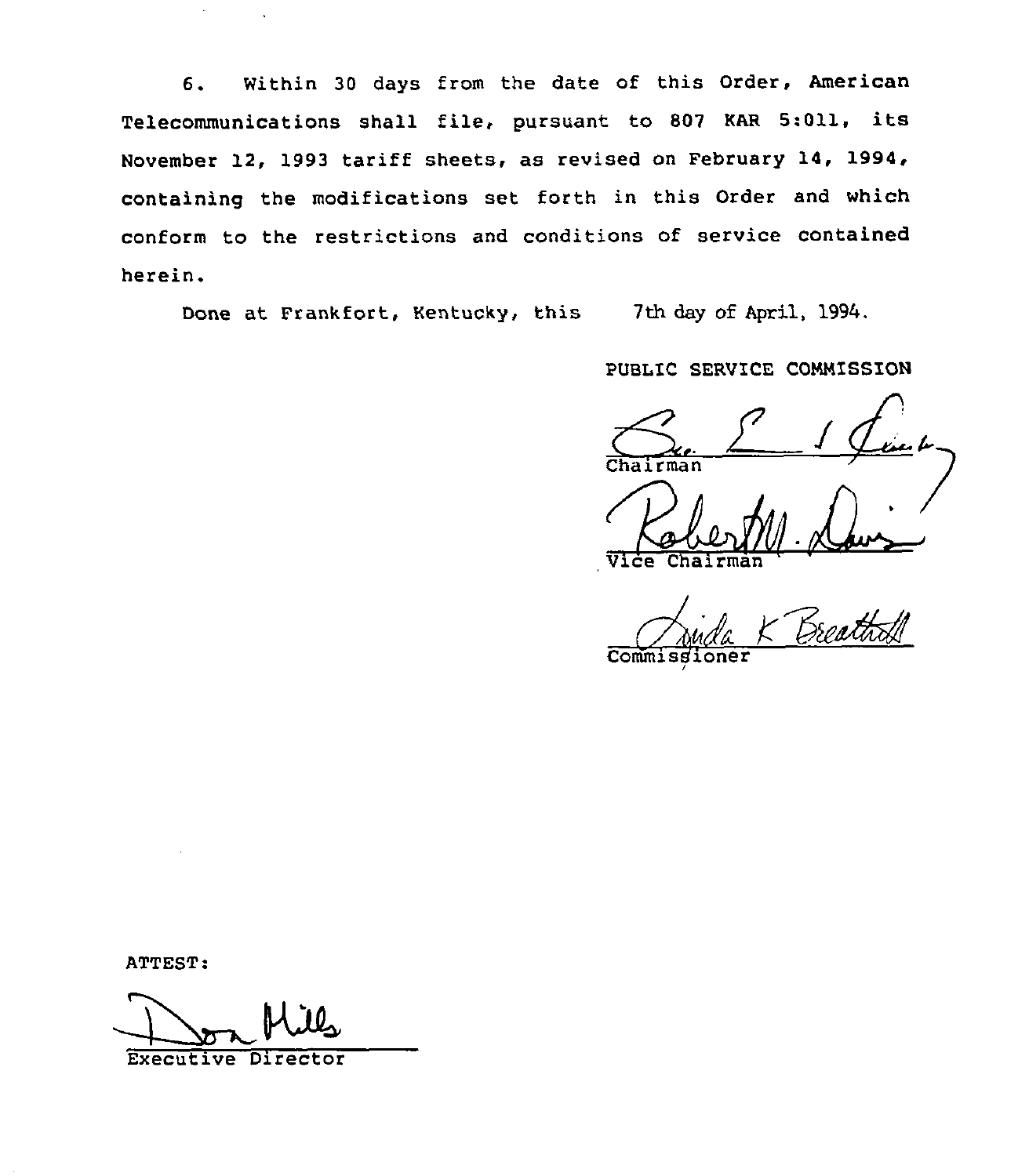## APPENDIX A

APPENDIX TO AN ORDER OF THE KENTUCKY PUBLIC SERVICE<br>MMISSION IN CASE NO. 93-424 DATED April 7, 1994. COMMISSION IN CASE NO. 93-424 DATED

Conditions of Service for the provision of Operator Services Adopted from Commission Orders in Administrative Case No. 330, Orders Dated March 27, 1991 and May 3, 1991.

(1) Operator-assisted services shall be subject to rate regulation and rates shall not exceed ATsT Communications of the South Central States, Inc.'s ("AT6T") maximum approved rates. "Maximum approved rates" are defined to mean the rates approved by this Commission in AT&T's most recent rate proceeding for measured toll service applicable to operator-assisted calls, as well as the additional charges for operator assistance. Carriers are not permitted to include any other surcharges or to bill for uncompleted calls. Time-of-day discounts shall also be applicable. Carriers are also required to rate calls using the same basis that AT&T uses to rate calls, i.e., distance calculations based on points-of-call origination and termination, definitions of chargeable times, billing unit increments, rounding of fractional units, and minimum usages. When there is any change in AT&T's maximum approved rates, carriers shall file tariffs if necessary to comply with the requirements herein within 30 days of the effective date of AT&T's rate change.

(2) Except as otherwise indicated in this Order, non-dominant carriers shall be subject to regulation as delineated in the Nay 25, 1984 Order in Administrative Case No. 273 as well as any subsequent modifications to non-dominant carrier regulations. In the event of conflict, the terms of the instant Order shall take precedence, unless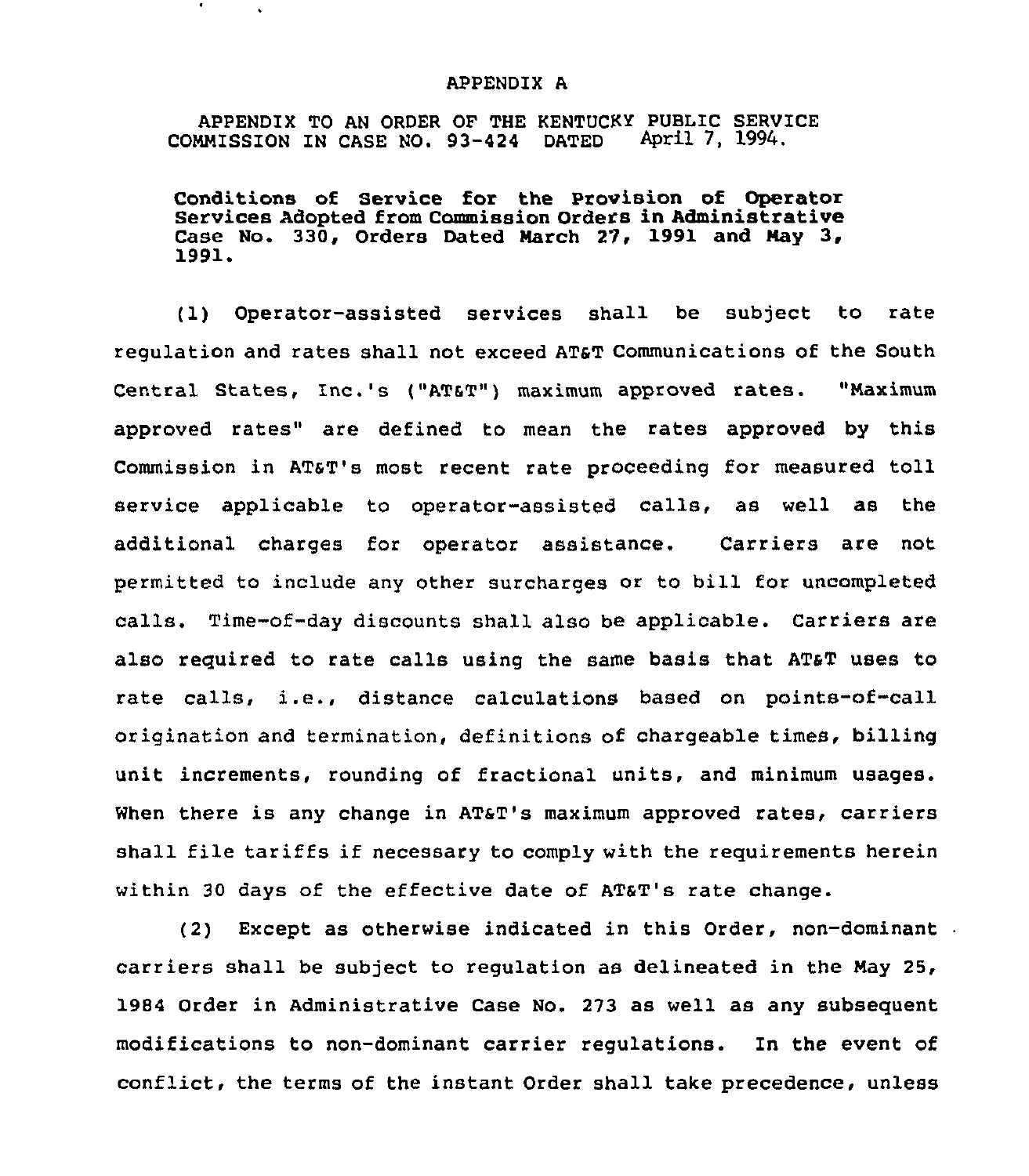a carrier is specifically relieved from compliance with any conditions contained herein.

(3) Operator service providers that provide service to traffic aggregators shall not allow access to the operator services of competing carriers to be blocked or intercepted. Blocking and interception prohibitions shall be included in tariffs and all contracts entered into with any traffic aggregator and shall state that violators will be subject to immediate termination of service after 20 days' notice to the owners of non-complying customer premises equipment.

(4) Traffic aggregator is defined to mean any person that, in the ordinary course of its operations, makes telephones available to the public or to transient users of its premises for intrastate telephone calls using a provider of operator services. Aggregators include hotels and motels, hospitals, universities, airports, gas stations, and non-local exchange carrier pay telephone owners. This definition includes the provision of all non-local exchange carrier pay telephones even if no compensation is paid to the owner of the pay telephone. The residential use of operator services is specifically excluded from this definition.

(5) Access to the local exchange carriers' operators shall not be blocked or otherwise intercepted by traffic aggregators. Specifically, all "0-" calls, that is, when an end-user dials zero without any following digits, shall be directed to the local exchange carrier operators. In equal access areas, "0+" intraLATA calls, that is, when an end-user dials zero and then dials the digits of the called telephone number, shall not be intercepted or blocked. In